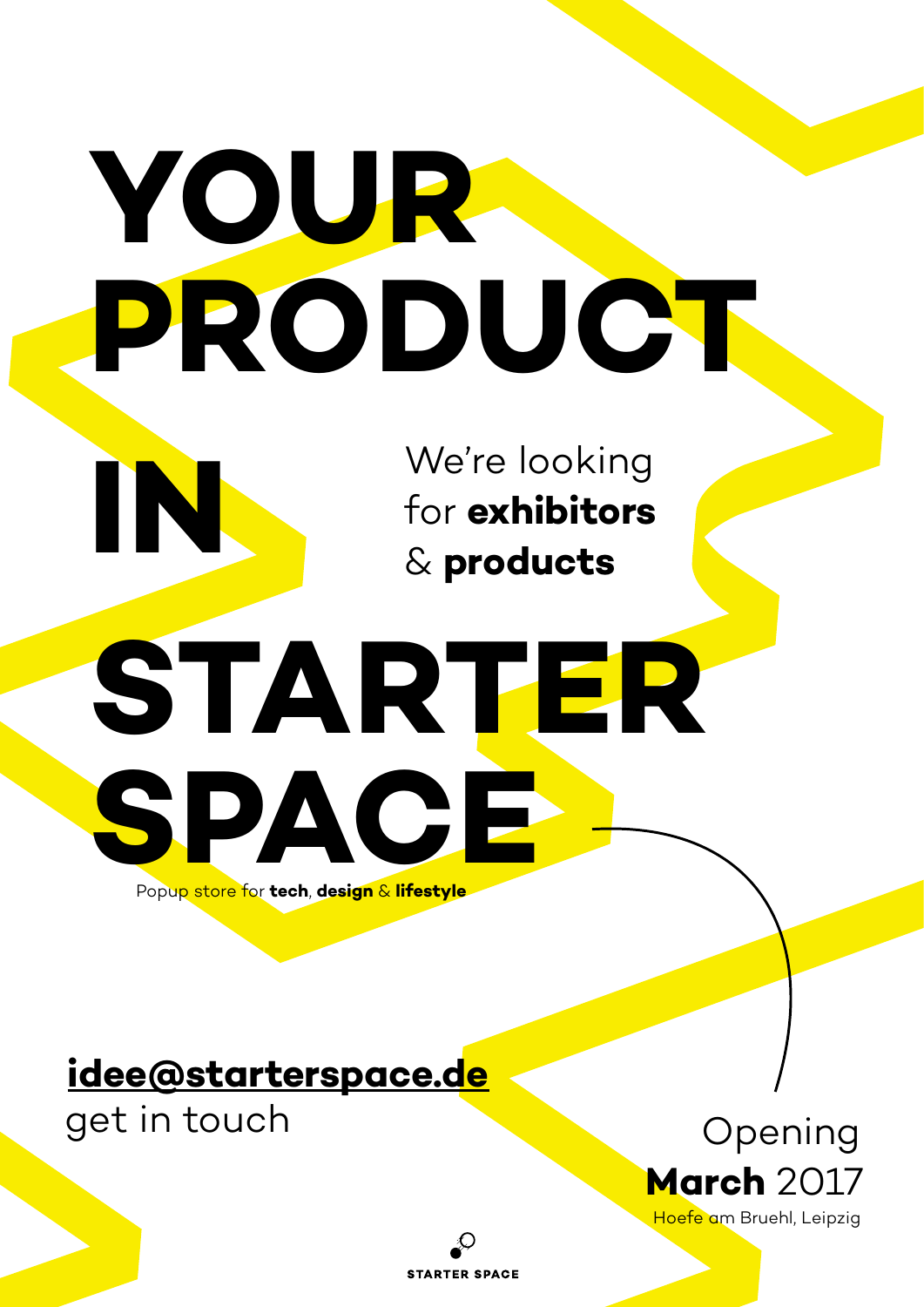**STARTER SPACE** 

#### **Concept**

**Starter Space is Leipzig's store for innovative products fresh from crowdfunding campaigns, international startups and young local designers.**

**Starter Space is a symbiosis of brand experience, retail, events and stories.**

#### **Time**

| <b>Opening:</b>      | March 4th 2017    |
|----------------------|-------------------|
| <b>Duration:</b>     | $0304 - 09302017$ |
| <b>Opening Time:</b> | Mo - Sa, 10-20    |

#### **Place**

| Store:                    | Hoefe am Bruehl                |
|---------------------------|--------------------------------|
| Floor space:              | 53.350 $m2$                    |
| Outlets:                  | 130                            |
| Visitors / year:          | 13.9 Mio.                      |
| Greater area:             | 1,2 Mio.                       |
| Centrality:               | 105.2                          |
| <b>Revenue:</b>           | +10% FY 2015; +10,4% YTD 2016  |
| <b>Visitor frequency:</b> | +12,5% FY 2015; +6,5% YTD 2016 |

#### **Space**

| Floor space:          | $207 \text{ m}^2$ total                                                                                  |
|-----------------------|----------------------------------------------------------------------------------------------------------|
| Techn. specification: | video wall, multi-room audio system,<br>touchscreens, wireless internet,<br>professional lighting design |
| <b>Furniture</b>      | white, organically shaped and LED<br>illuminated                                                         |
| Ambience <sup>.</sup> | modern, light, clean $-$<br>"white cube" Feeling                                                         |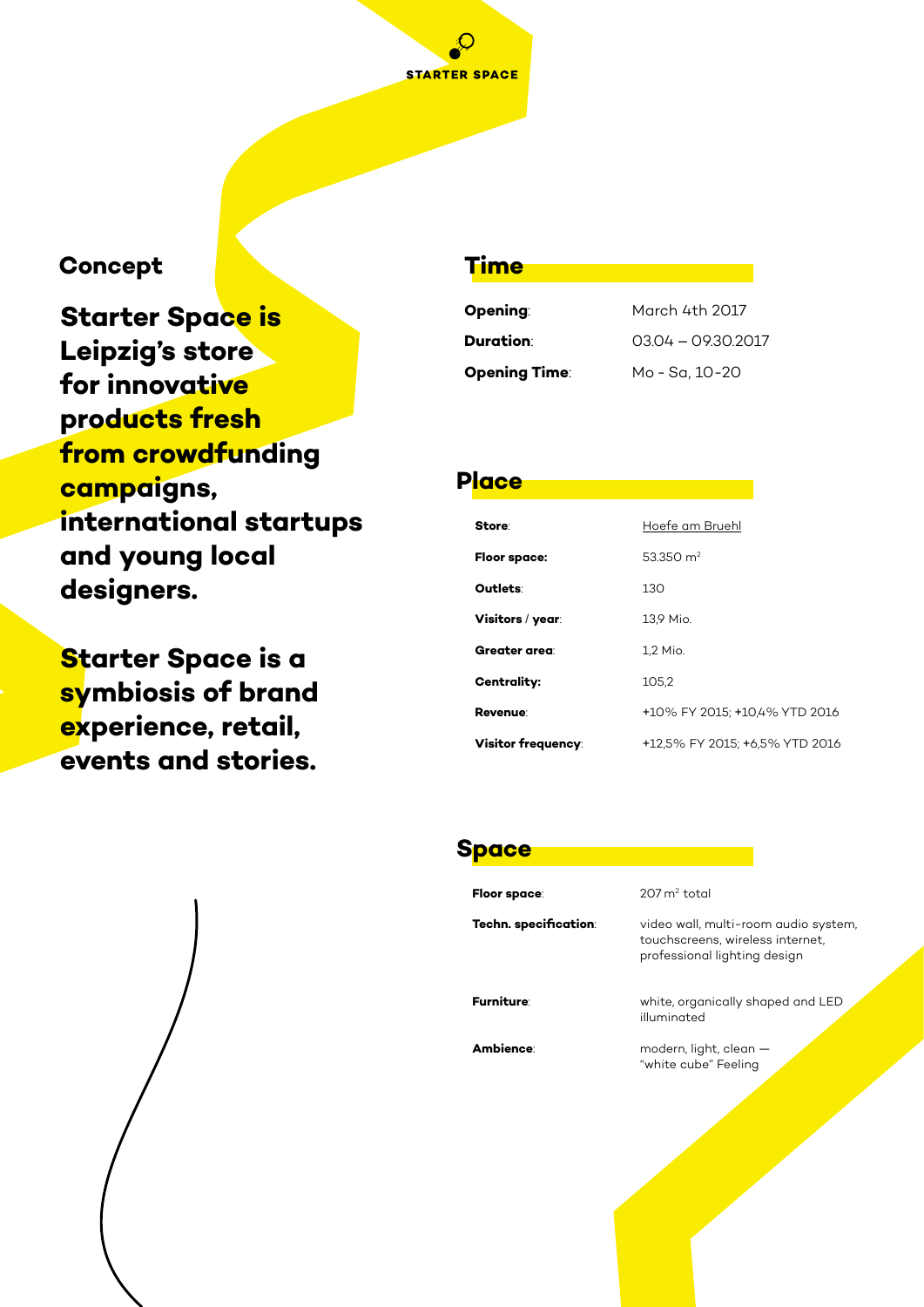

#### **Marketing**

| <b>Store Marketing:</b>                         | Social Media, Website, Blog                                                                                                                               |
|-------------------------------------------------|-----------------------------------------------------------------------------------------------------------------------------------------------------------|
|                                                 | Communications via Hoefe am Bruehl<br>(48 000 fans on Facebook & website)                                                                                 |
|                                                 | Communications throughout coworking<br>spaces in Leipzig                                                                                                  |
| Leipziger Volkszeitung:                         | Print run: 191.000 / day                                                                                                                                  |
|                                                 | Online reach:<br>18.6 Mio, website visits / month                                                                                                         |
| Social Media channels<br>relevant to Startups:: | Our pages (Basislager Coworking,<br>FuckUp Nights Leipzig, Startup Safary<br>Leipzig, Coworking in Leipzig):<br>3400 Facebook fans & 720 Twitter Follower |
|                                                 | Startupszene Leipzig (2200 Fans)                                                                                                                          |
|                                                 | Founders (9900 Follower)                                                                                                                                  |
| <b>Websites:</b>                                | www.basislager.co<br>(4200 unique visitors / month)                                                                                                       |
|                                                 | www.starterspace.de                                                                                                                                       |
|                                                 | www.blog.lvz.de/startklar/<br>(10.000 visitors)                                                                                                           |
|                                                 | www.startup-leipzig.de                                                                                                                                    |
| <b>Basislager Newsletter:</b>                   | weekly 500 subscribers                                                                                                                                    |
| Events within the<br><b>Startup scene:</b>      | FuckUp Nights Leipzig, Startup Safary<br>Leipzig, Startup Weekend Leipzig,<br>Gründerfrühstück Sachsen                                                    |
| <b>Regional Outlets:</b>                        | Metropolregion Mitteldeutschland, Kreatives<br>Leipzig, Cluster IT Mitteldeutschland,<br>futureSAX                                                        |

#### **Concept**

**Starter Space is a concept store where products are carefully curated by the Starter Space team.**

**Products are selected according to their innovation, sustainability, region and novelty; they are in strict supply and only available for a limited period of time.**